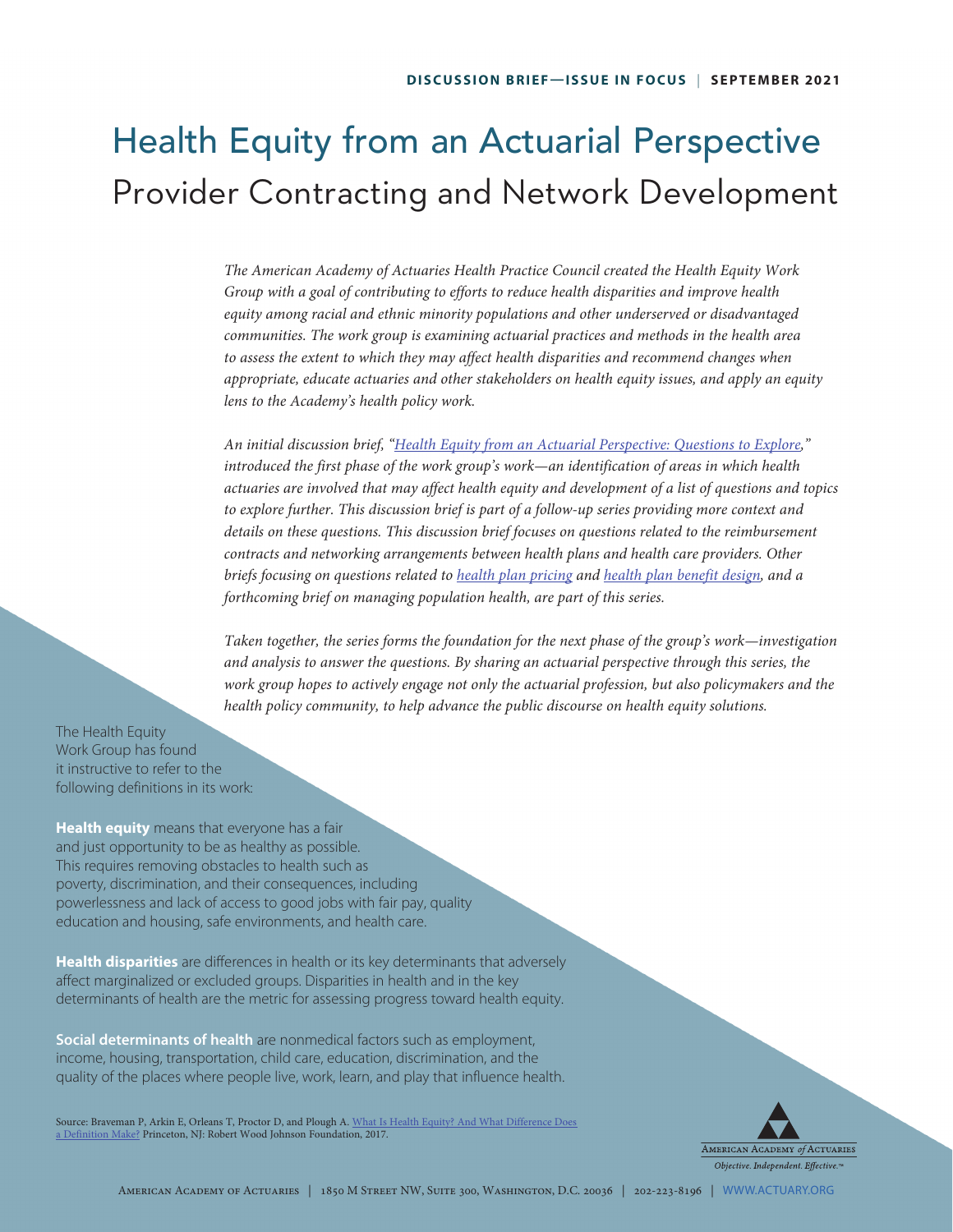Health plans contract with health care providers (e.g., hospitals, physicians) to develop networks of providers to serve their members. The provider contracts establish health plan reimbursements for various services and other terms for network participation. Network contracting and development reflect the balance and trade-offs among the plan goals of access, cost, and quality, which may vary depending on customer preferences and market competition. Actuaries work with health plan network development departments to identify "efficient" physicians and hospitals to include in the network. In addition, actuaries work with the contracting departments to develop the financial contractual arrangements between the plan and providers within the health plan's network, which can range from fee-for-service payments to alternative payment arrangement and risk-bearing contracts. This discussion brief details the questions the work group is exploring regarding whether the methodologies or approaches actuaries use to identify providers for a network and to develop provider payment arrangements might contribute to health disparities among under-resourced or underserved populations, such as communities of color, or whether they can help mitigate these disparities.

# *How do overall health plan spending goals or other outcome goals and considerations affect network development and provider contracting, and do these have effects on access to care and health disparities?*

A health plan typically insures health care risk by collecting premiums from members or their employers, and contracting with provider entities to provide care for these members. To provide a competitive premium, the plan negotiates reimbursement to providers through fee schedules (prices per service) that represent a discount from the provider's typical billed charges, or via another method such as a value-based contract or risk contract. In general, the narrower the provider network, the deeper the discount providers are willing to accept (and the lower the premiums), in exchange for higher expected patient volume.

Actuaries are often involved in setting a health plan's spending goals for claim payments to providers, which may be used as targets for provider prices or provider contract discount levels. Higher targets can support broader networks and higher provider prices; lower targets can require more limited networks and the exclusion of higher-cost providers.

Health insurance products with limited or narrow networks have gained in popularity over the past few years, especially in the individual market plans offered on the Affordable Care Act (ACA) exchanges. A question to consider is whether the plan budget and resulting provider network allow for access for all segments of the enrolled population, and whether they consider the health care access issues faced by people who live in underserved or under-resourced communities, who lack access to reliable transportation, or who belong to groups that have been economically or socially marginalized.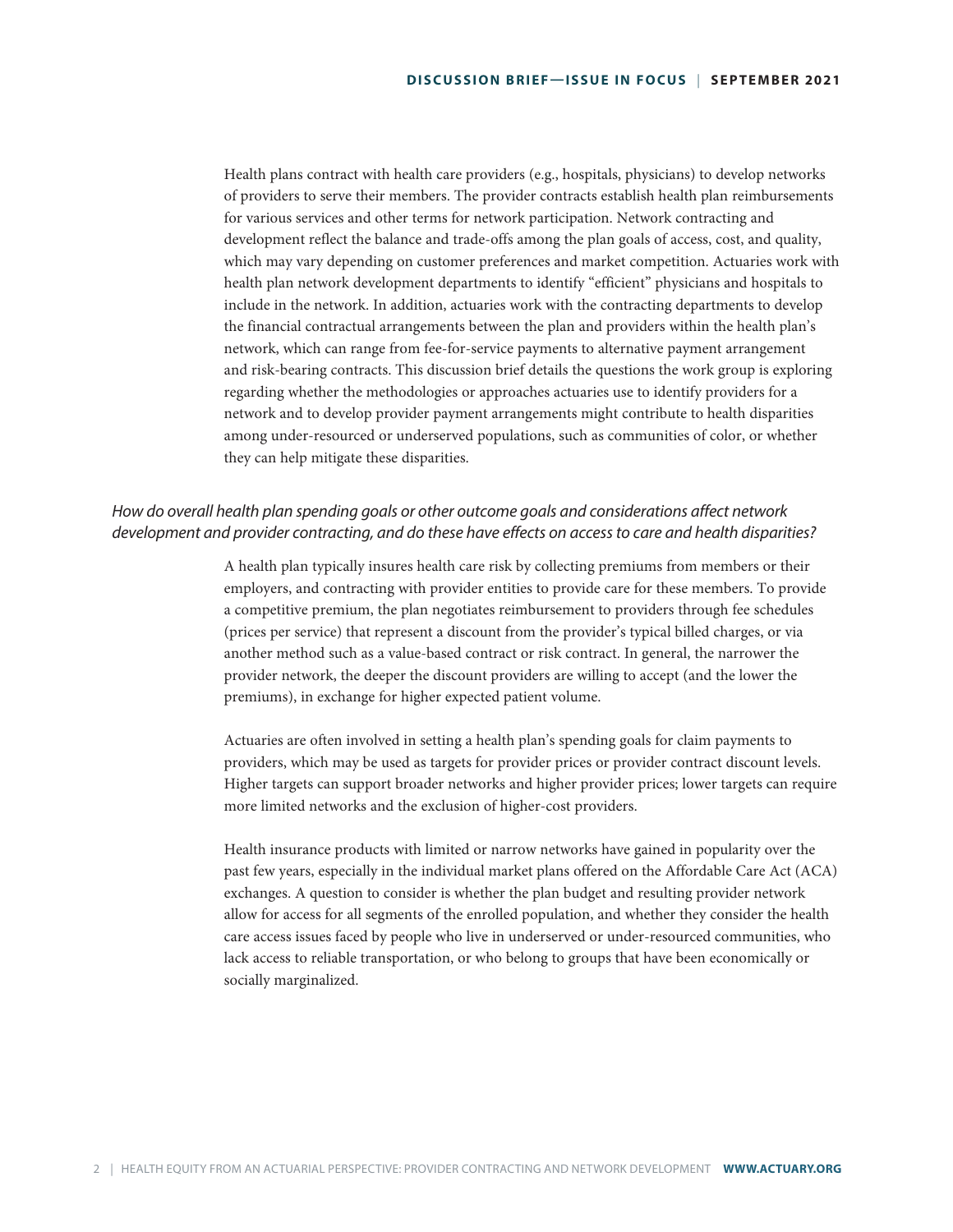Access issues may be caused by too few providers, inconvenient provider locations, or the exclusion of providers that serve racial or ethnic minority communities or groups that have been economically or socially marginalized and that other providers tend not to reach. An additional but important aspect of access is whether providers are culturally competent for the enrolled population, through race, ethnicity, language, or other culturally similarities. Related considerations include how providers are evaluated for network inclusion and whether cost and quality metrics reflect the needs and challenges of groups experiencing social or economic disadvantage. These questions will be explored further below.

Larger providers with infrastructure and capital often have negotiating leverage that they can use to get better pricing terms with health plans. These providers might be more likely to be situated in communities with greater social and economic resources. Smaller providers and providers with less negotiating leverage, and therefore less favorable pricing terms with health plans, might be more likely to serve communities experiencing poverty or communities with a concentrated number of people that belong to racial and ethnic minority groups.

Providers without such leverage might: (1) agree to lower prices, or (2) opt out of the insurer's network. With either option, it's important to consider the potential effects on health equity. If providers that serve under-resourced communities agree to lower prices, these providers will have fewer resources to provide care to their patients, which could be especially problematic for providers who serve a greater proportion of patients with lower incomes or racial and ethnic minority groups who face disadvantages related to education, employment, or other factors that can negatively impact their health. If providers opt out of the network, patients might not have adequate access to providers because of barriers due to geographic location, office hours, or language or other cultural barriers.

Providers in some networks, especially narrow networks, might be subject to ongoing performance requirements related to cost or other outcome and quality measures, such as hospital readmissions or preventive screenings (quality measures are discussed in more detail below). Scoring methodologies for these network participation requirements do not typically account for differences in these measures caused by social or other factors outside the control of the provider (e.g., the ability for the patient to adhere to medical recommendations and treatment plans). Such unadjusted requirements could further prevent access to providers who are likely to serve groups who experience disadvantages that negatively impact their health, and could, in fact, cause providers to avoid patients who experience such disadvantages.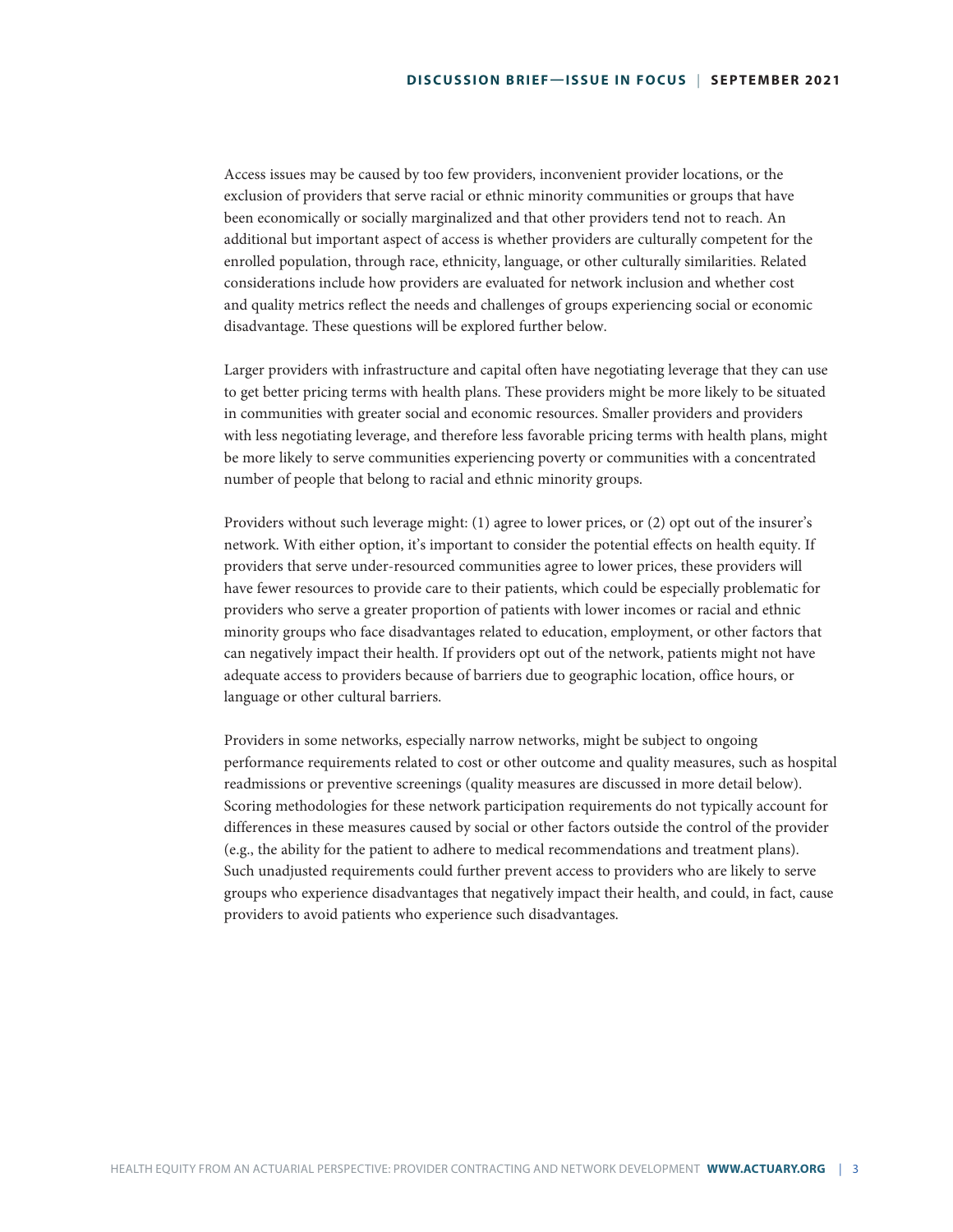# *How do alternative payment models and cost targets for risk-bearing provider contracts affect provider incentives and disparities in health care access and outcomes?*

Provider contracts are complex and take many forms. Actuaries work with health insurer contracting departments to develop and monitor the financial agreements between the insurer and the health care provider. Alternative payment models (APMs) and risk-bearing arrangements shift varying levels of risk to providers to create financial incentives to provide health care efficiently. Unlike the traditional fee-for-service model, these arrangements can encourage providers to reduce unnecessary medical services, shift medical care to similar but less costly (yet still appropriate) services or sites of care, improve health care quality, and improve the general health of the population. For instance, under a shared savings arrangement with upside and/or downside risk, a provider's actual utilization is compared to a target. If the actual spending is lower than the target, the provider may be eligible to receive additional funds; if the actual spending is higher, the provider may have to make payments to the insurer.

Actuaries analyze historical data and use tools such as risk adjustment to develop a fair capitation rate or cost target for various APM or risk-bearing contract arrangements. These types of analyses typically do not consider socioeconomic factors and barriers to care. For example, health plan members who face social or economic disadvantage may have less flexible work arrangements, lack of transportation, or other barriers that cause them to use health care less often than other groups. A provider group that historically cares for high utilizers of health care will inevitably negotiate a higher capitation or budget amount compared with a group of physicians who historically care for lower utilizers of health care. The provider group that cares for lower utilizers may receive fewer resources to care for these patients, even though their patients' health care needs could actually be higher. Therefore, a question to consider is whether using historical data to develop cost or other outcome targets, without adjustment for socioeconomic or other factors, embeds existing disparities into provider payments and contributes to continued disparities.

It is also important to consider whether incentives inherent in APMs and risk-bearing contracts affect provider behavior in ways that exacerbate or mitigate health disparities. For instance, do incentives cause providers to limit or improve access to care for certain members via office hours or location convenience? Do the incentives lead providers to heighten their focus on certain conditions or populations and under-focus on others? In trying to meet cost targets, do providers limit care in ways that disproportionately and adversely affect members who may need care the most (e.g., not referring patients to specialists)?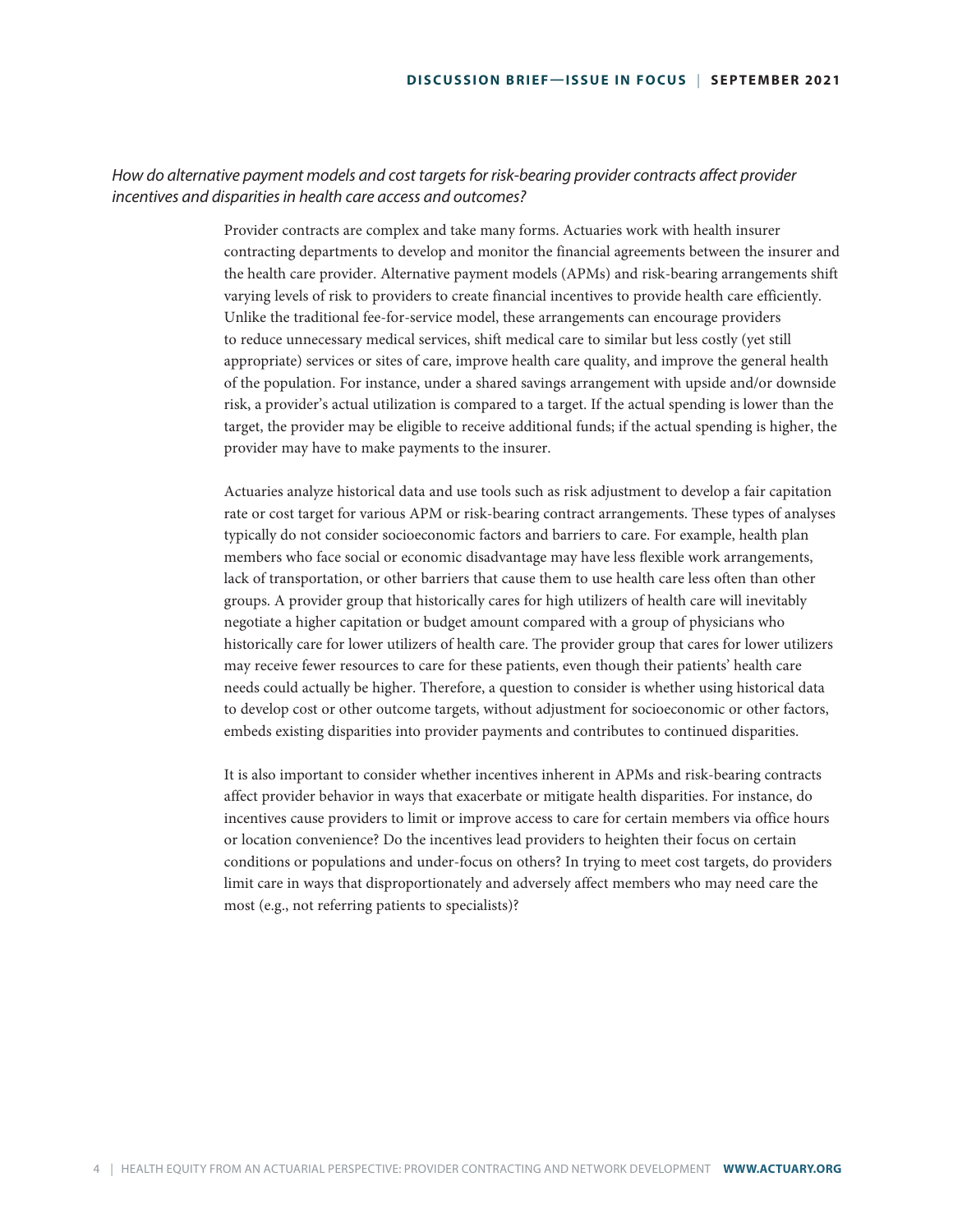### *Are quality provisions and outcome measures in APM contracts aligned with achieving equitable health outcomes?*

Actuaries help establish and value meaningful measures for quality and other outcomes, which can be used to adjust payments to providers. Such measures include clinical processes, clinical outcomes, patient safety, patient experience, utilization, and costs. Quality measures are used not only because of the recognition that positive health outcomes rely on receiving quality care, but also to guard against the reduction of necessary care that could result from capitating provider payments or otherwise tying provider payments to controlling costs. How these measures are designed and evaluated may have implications for health equity, either positive or negative. Implications may stem from changes in provider behavior or capacity, or the characteristics of the providers included in the network.

The foremost principle in quality measurement is that the metrics should be aligned with the goals of both the quality program and the payment system. When assessing quality metrics and their impact on health care and health outcomes, many questions need to be considered, including: whether the metrics used are correlated with health outcomes; whether the metrics can be reported easily without undue administrative burden on providers, payers, or patients; how many metrics are reasonable to collect and use; whether metrics should apply to particular conditions or procedures or be applicable to all patients; whether and how provider performance is compared to a benchmark or against the performance of other providers; and whether and how metrics are risk-adjusted.

Some of these questions are especially relevant for considering whether quality measures are aligned with provider financial incentives to improve health equity. For instance, are the specific measures collected and used relevant to the types of conditions and care received by populations experiencing disparate health outcomes, and/or are there any quality metrics specifically geared toward measuring health disparities? If not, it might be difficult to meaningfully assess health care quality for those populations, and any provider payments based on these measures could affect health disparities. Similarly, if a provider's quality performance is measured against a benchmark or against the performance of other providers, do those comparisons reflect the population being served? And, do they recognize differences in patient characteristics or health care needs? If benchmarks are not adjusted for these differences, does the quality program provide an incentive for the provider to avoid serving patients who need their services more?

Closely related to the selection of the quality metrics and the method of assessing provider performance are any approaches for risk-adjusting or normalizing quality measures for population characteristics that influence successful achievement. Without effective ways to recognize that hospitals that serve populations experiencing social or economic disadvantage may face special challenges, providers serving such populations may be disadvantaged in their ability to provide high-quality care. However, adjustments need to be designed to promote equitable treatment without introducing excuses for poor quality that can exacerbate disparities. As an example, some APM programs use hospital readmission metrics to levy penalties on hospitals with high readmission rates. Many hospitals that treat populations with higher socioeconomic risk have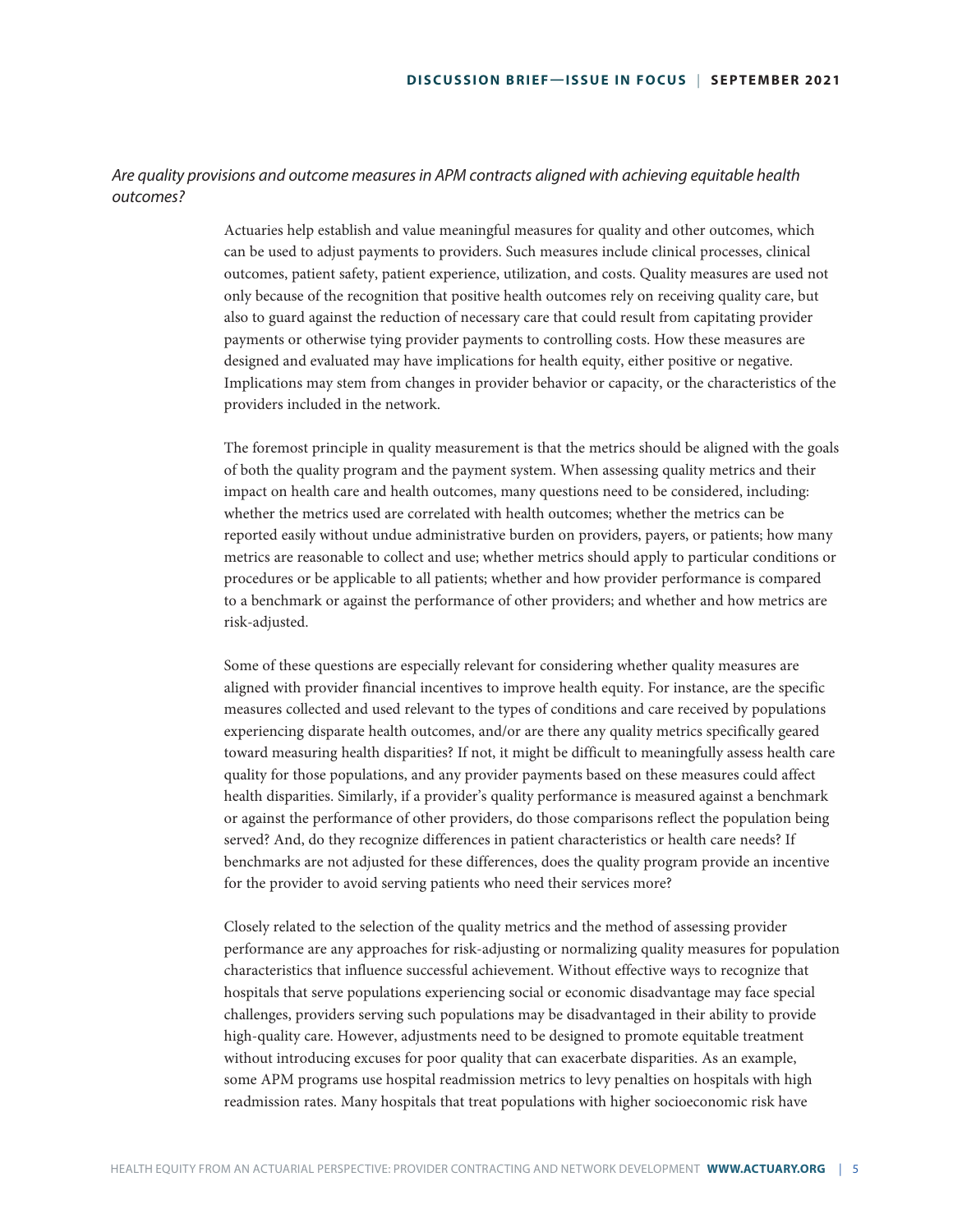difficulty meeting the readmission requirements because of the increased challenges meeting the needs of this population, especially outside of the hospital setting. A question to explore is whether adjusting for diagnoses and other clinical factors, but not for patient socioeconomic characteristics, exacerbate or mitigate disparities.

# *How do the risk adjustment methods used in provider contracting and network development affect access to care and health outcomes?*

The issue of risk adjustment has been raised numerous times in this discussion brief, with respect to both network development and provider contracting. Risk scores are widely used in both of these activities as a way to account for patient health status. Providers with healthier members are expected to have lower utilization, lower costs per member, and better health outcomes than providers with less healthy populations. Therefore, risk-adjusted utilization, cost, and quality metrics may be used to compare providers for the purpose of determining efficiency or for setting cost and quality targets that providers are expected to meet in order to receive advantageous contracting, achieve favorable network placement, or benefit from risk sharing arranagements. In some settings, risk adjustment can also be used in setting provider panel sizes based on how many patients providers are expected to serve, because higher-risk patients would be expected to require additional time and therefore lower average panel sizes. Actuaries are often involved in establishing and valuing historic risk scores (retrospective) as well as projecting future risk scores (prospective) and effects of changes in risk scores on target costs, health plan budgets, and quality metrics. A question to consider is whether risk adjustment techniques applied to cost targets or quality measures support health equity or instead perpetuate historical health disparities.

Prospective risk scores, typically designed to predict patients' costs, may not always align with the health status of the population. In particular, populations with lower access to care, lower health literacy, fewer resources to spend on health care, and less trust in the health care system may have lower risk scores than members with similar health status that do not face such barriers to care simply due to the lower utilization of health care services by these groups. These risk score discrepancies for members of similar health status, but with different socioeconomic levels or within different racial or ethnic groups, can be attributed both to inequities in utilization reflected in the data and to modeling choices. This could impact health equity in a number of ways.

When risk adjustment is used in network development, a provider serving a larger proportion of patients in racial or ethnic minority groups or patients with low incomes or experiencing other disadvantages that could negatively impact their health may have a lower health risk score. This may make the provider appear less efficient than their counterparts because the historical utilization that generated the lower risk score does not reflect the true underlying need of the population, which a higher-quality provider will uncover and treat. If this mistaken inefficiency results in the provider being excluded from a network, barriers to care could increase for members facing social or economic disadvantages.